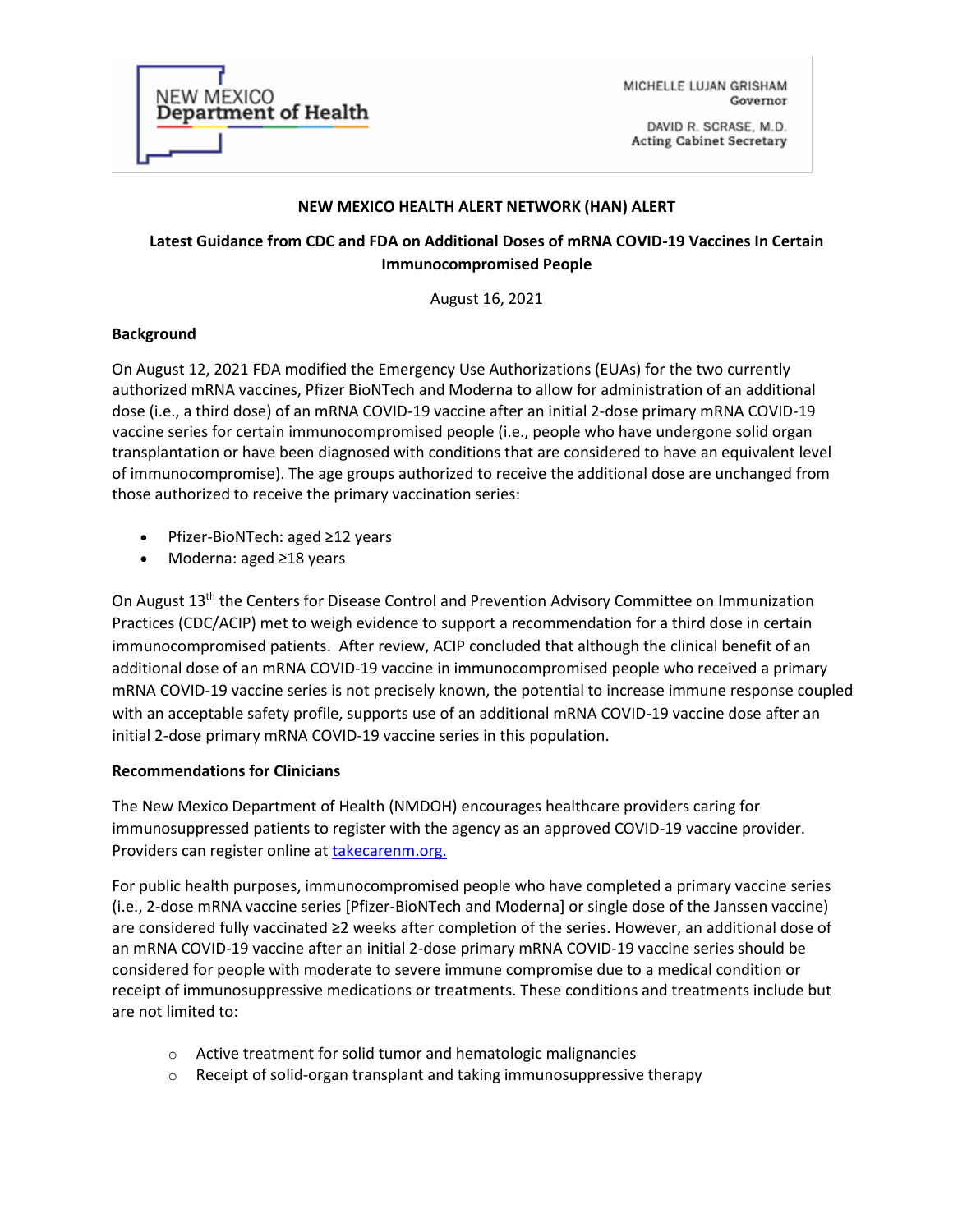- $\circ$  Receipt of CAR-T-cell or hematopoietic stem cell transplant (within 2 years of transplantation or taking immunosuppression therapy)
- o Moderate or severe primary immunodeficiency (e.g., DiGeorge syndrome, Wiskott-Aldrich syndrome)
- o Advanced or untreated HIV infection
- o Active treatment with high-dose corticosteroids (i.e., ≥20mg prednisone or equivalent per day), alkylating agents, antimetabolites, transplant-related immunosuppressive drugs, cancer chemotherapeutic agents classified as severely immunosuppressive, tumor-necrosis (TNF) blockers, and other biologic agents that are immunosuppressive or immunomodulatory.

[Factors to consider](https://wwwnc.cdc.gov/travel/yellowbook/2020/travelers-with-additional-considerations/immunocompromised-travelers) in assessing the general level of immune competence in a patient include disease severity, duration, clinical stability, complications, comorbidities, and any potentially immune-suppressing treatment.

- Whenever possible, mRNA COVID-19 vaccination doses (including the primary series and an additional dose) should be completed at least two weeks before initiation or resumption of immunosuppressive therapies, but timing of COVID-19 vaccination should take into consideration current or planned immunosuppressive therapies and optimization of both the patient's medical condition and response to vaccine. A patient's clinical team is best positioned to determine the degree of immune compromise and appropriate timing of vaccination.
- The [utility of serologic testing](https://www.fda.gov/medical-devices/safety-communications/antibody-testing-not-currently-recommended-assess-immunity-after-covid-19-vaccination-fda-safety) or cellular immune testing to assess immune response to vaccination and guide clinical care (e.g., as part of a needs assessment for an additional dose) has not been established. Serologic testing or cellular immune testing outside of the context of research studies is **not recommended at this time**.
- The additional mRNA COVID-19 vaccine dose should be the same vaccine product as the initial 2 dose mRNA COVID-19 primary vaccine series (Pfizer-BioNTech or Moderna). If the mRNA COVID-19 vaccine product given for the first two doses is not available, the other mRNA COVID-19 vaccine product may be administered. A person should not receive more than three mRNA COVID-19 vaccine doses.
- Until additional data are available, the additional dose of an mRNA COVID-19 vaccine should be administered at least 28 days after completion of the initial 2-dose mRNA COVID-19 vaccine series, based on expert opinion.
- Currently there are insufficient data to support the use of an additional mRNA COVID-19 vaccine dose after a single-dose Janssen COVID-19 vaccination series in immunocompromised people. FDA and CDC are actively working to provide guidance on this issue.
- Immunocompromised patients and their close contacts should be vaccinated against COVID-19. Counsel patients who are immunocompromised about the potential for reduced immune responses to COVID-19 vaccines and to continue to practice all recommended prevention measures: wear a well fitted mask, stay 6 feet apart from others, avoid crowds and poorly ventilated spaces.
- Early treatment with monoclonal antibodies may be beneficial in this population if they develop COVID-19 infection.

## EPIDEMIOLOGY AND RESPONSE

1190 St. Francis Drive, N1320 • Santa Fe, New Mexico • 87502-6110

(505) 827-0006 • FAX: (505) 827-2110 • www.nmhealth.org